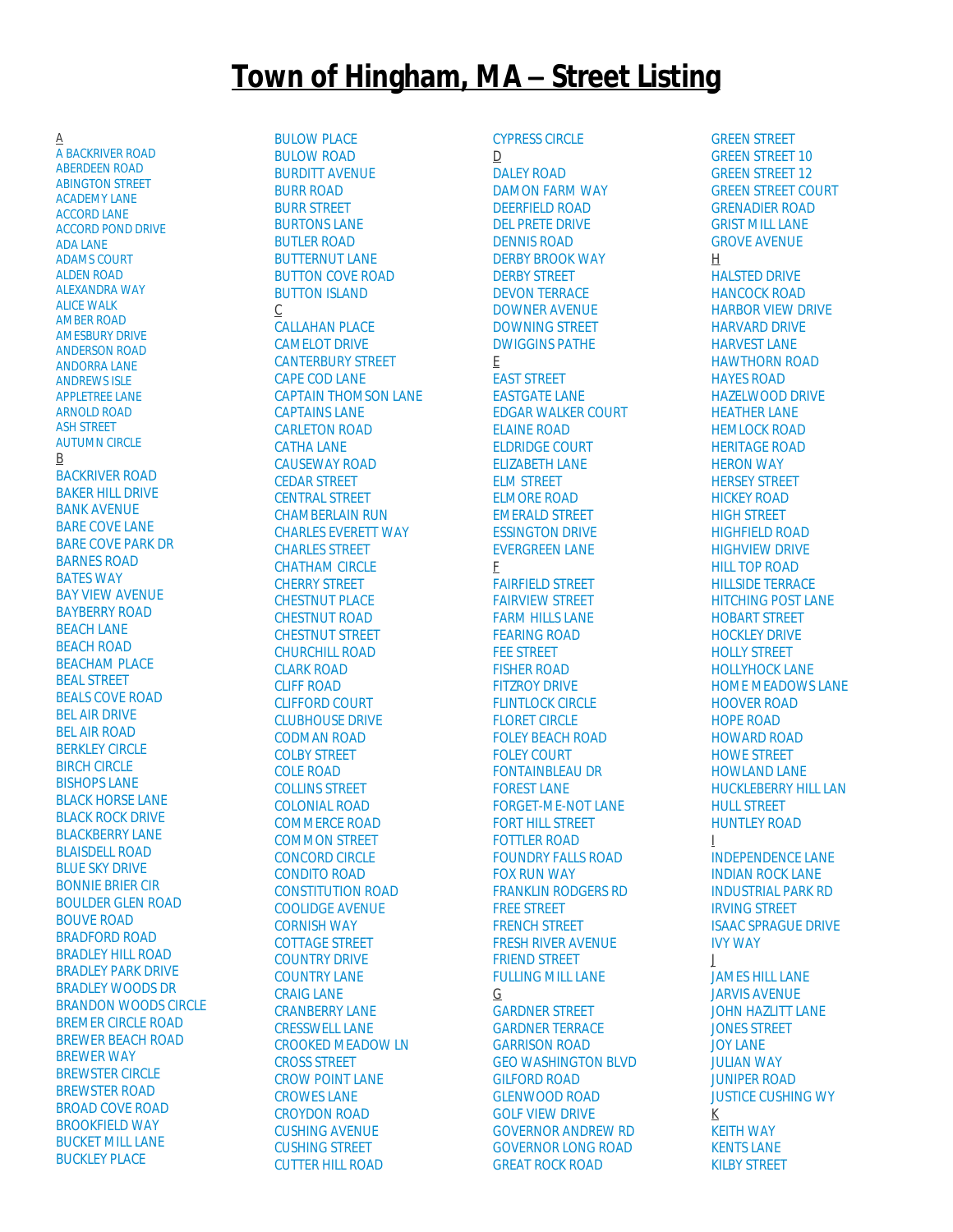## **Town of Hingham, MA – Street Listing**

[KILMER ROAD](http://gis.vgsi.com/Hinghamma/Streets.aspx?Name=KILMER%20ROAD) [KIMBALL BEACH ROAD](http://gis.vgsi.com/Hinghamma/Streets.aspx?Name=KIMBALL%20BEACH%20ROAD) [KING PHILIP PATH](http://gis.vgsi.com/Hinghamma/Streets.aspx?Name=KING%20PHILIP%20PATH) [KNOLL ROAD](http://gis.vgsi.com/Hinghamma/Streets.aspx?Name=KNOLL%20ROAD) [KRESS FARM ROAD](http://gis.vgsi.com/Hinghamma/Streets.aspx?Name=KRESS%20FARM%20ROAD) L [LAFAYETTE AVENUE](http://gis.vgsi.com/Hinghamma/Streets.aspx?Name=LAFAYETTE%20AVENUE) [LANGLEE ROAD](http://gis.vgsi.com/Hinghamma/Streets.aspx?Name=LANGLEE%20ROAD) [LANGLEYS ISLE](http://gis.vgsi.com/Hinghamma/Streets.aspx?Name=LANGLEYS%20ISLE) [LANTERN LANE](http://gis.vgsi.com/Hinghamma/Streets.aspx?Name=LANTERN%20LANE) [LAUREL STREET](http://gis.vgsi.com/Hinghamma/Streets.aspx?Name=LAUREL%20STREET) [LAZELL STREET](http://gis.vgsi.com/Hinghamma/Streets.aspx?Name=LAZELL%20STREET) [LEAVITT STREET](http://gis.vgsi.com/Hinghamma/Streets.aspx?Name=LEAVITT%20STREET) [LECLAIR DRIVE](http://gis.vgsi.com/Hinghamma/Streets.aspx?Name=LECLAIR%20DRIVE) [LEDGEWOOD CIRCLE](http://gis.vgsi.com/Hinghamma/Streets.aspx?Name=LEDGEWOOD%20CIRCLE) [LEONARD STREET](http://gis.vgsi.com/Hinghamma/Streets.aspx?Name=LEONARD%20STREET) [LEWIS COURT](http://gis.vgsi.com/Hinghamma/Streets.aspx?Name=LEWIS%20COURT) [LIBERTY POLE ROAD](http://gis.vgsi.com/Hinghamma/Streets.aspx?Name=LIBERTY%20POLE%20ROAD) [LIBERTY ROAD](http://gis.vgsi.com/Hinghamma/Streets.aspx?Name=LIBERTY%20ROAD) [LILY POND LANE](http://gis.vgsi.com/Hinghamma/Streets.aspx?Name=LILY%20POND%20LANE) [LINCOLN STREET](http://gis.vgsi.com/Hinghamma/Streets.aspx?Name=LINCOLN%20STREET) [LINDEN PONDS WAY](http://gis.vgsi.com/Hinghamma/Streets.aspx?Name=LINDEN%20PONDS%20WAY) [LINSCOTT ROAD](http://gis.vgsi.com/Hinghamma/Streets.aspx?Name=LINSCOTT%20ROAD) [LITTLE PINE TRAIL](http://gis.vgsi.com/Hinghamma/Streets.aspx?Name=LITTLE%20PINE%20TRAIL) [LONGMEADOW ROAD](http://gis.vgsi.com/Hinghamma/Streets.aspx?Name=LONGMEADOW%20ROAD) [LORING HILL ROAD](http://gis.vgsi.com/Hinghamma/Streets.aspx?Name=LORING%20HILL%20ROAD) [LYNDON ROAD](http://gis.vgsi.com/Hinghamma/Streets.aspx?Name=LYNDON%20ROAD)  $M$ [MAIN STREET](http://gis.vgsi.com/Hinghamma/Streets.aspx?Name=MAIN%20STREET) [MALCOLM STREET](http://gis.vgsi.com/Hinghamma/Streets.aspx?Name=MALCOLM%20STREET) [MALLARD RUN](http://gis.vgsi.com/Hinghamma/Streets.aspx?Name=MALLARD%20RUN) [MANATEE ROAD](http://gis.vgsi.com/Hinghamma/Streets.aspx?Name=MANATEE%20ROAD) [MANN STREET](http://gis.vgsi.com/Hinghamma/Streets.aspx?Name=MANN%20STREET) [MANOR DRIVE](http://gis.vgsi.com/Hinghamma/Streets.aspx?Name=MANOR%20DRIVE) [MAPLE STREET](http://gis.vgsi.com/Hinghamma/Streets.aspx?Name=MAPLE%20STREET) [MARION STREET](http://gis.vgsi.com/Hinghamma/Streets.aspx?Name=MARION%20STREET) [MARK LANE](http://gis.vgsi.com/Hinghamma/Streets.aspx?Name=MARK%20LANE) [MARSH STREET](http://gis.vgsi.com/Hinghamma/Streets.aspx?Name=MARSH%20STREET) [MARSHALL ROAD](http://gis.vgsi.com/Hinghamma/Streets.aspx?Name=MARSHALL%20ROAD) [MARTINS COVE LANE](http://gis.vgsi.com/Hinghamma/Streets.aspx?Name=MARTINS%20COVE%20LANE) [MARTINS COVE ROAD](http://gis.vgsi.com/Hinghamma/Streets.aspx?Name=MARTINS%20COVE%20ROAD) [MARTINS LANE](http://gis.vgsi.com/Hinghamma/Streets.aspx?Name=MARTINS%20LANE) [MARYKNOLL DRIVE](http://gis.vgsi.com/Hinghamma/Streets.aspx?Name=MARYKNOLL%20DRIVE) [MAST HILL ROAD](http://gis.vgsi.com/Hinghamma/Streets.aspx?Name=MAST%20HILL%20ROAD) [MAYFLOWER ROAD](http://gis.vgsi.com/Hinghamma/Streets.aspx?Name=MAYFLOWER%20ROAD) [MEADOW ROAD](http://gis.vgsi.com/Hinghamma/Streets.aspx?Name=MEADOW%20ROAD) [MEADOW VIEW ROAD](http://gis.vgsi.com/Hinghamma/Streets.aspx?Name=MEADOW%20VIEW%20ROAD) [MELODY LANE](http://gis.vgsi.com/Hinghamma/Streets.aspx?Name=MELODY%20LANE) [MELVILLE WALK](http://gis.vgsi.com/Hinghamma/Streets.aspx?Name=MELVILLE%20WALK) [MERRILL STREET](http://gis.vgsi.com/Hinghamma/Streets.aspx?Name=MERRILL%20STREET) [MERRYMOUNT ROAD](http://gis.vgsi.com/Hinghamma/Streets.aspx?Name=MERRYMOUNT%20ROAD) [MICHAEL ROAD](http://gis.vgsi.com/Hinghamma/Streets.aspx?Name=MICHAEL%20ROAD) [MIDDLE STREET](http://gis.vgsi.com/Hinghamma/Streets.aspx?Name=MIDDLE%20STREET) [MILES ROAD](http://gis.vgsi.com/Hinghamma/Streets.aspx?Name=MILES%20ROAD) [MILL LANE](http://gis.vgsi.com/Hinghamma/Streets.aspx?Name=MILL%20LANE) [MILL RIVER LANE](http://gis.vgsi.com/Hinghamma/Streets.aspx?Name=MILL%20RIVER%20LANE) [MILL STREET](http://gis.vgsi.com/Hinghamma/Streets.aspx?Name=MILL%20STREET) [MINUTEMAN ROAD](http://gis.vgsi.com/Hinghamma/Streets.aspx?Name=MINUTEMAN%20ROAD) [MONUMENT CIRCLE](http://gis.vgsi.com/Hinghamma/Streets.aspx?Name=MONUMENT%20CIRCLE) [MYERS FARM ROAD](http://gis.vgsi.com/Hinghamma/Streets.aspx?Name=MYERS%20FARM%20ROAD) N [NEW BRIDGE STREET](http://gis.vgsi.com/Hinghamma/Streets.aspx?Name=NEW%20BRIDGE%20STREET)

[NEW RT 128](http://gis.vgsi.com/Hinghamma/Streets.aspx?Name=NEW%20RT%20128) [NEW TOWNE DRIVE](http://gis.vgsi.com/Hinghamma/Streets.aspx?Name=NEW%20TOWNE%20DRIVE) [NICHOLS ROAD](http://gis.vgsi.com/Hinghamma/Streets.aspx?Name=NICHOLS%20ROAD) [NOKOMIS ROAD](http://gis.vgsi.com/Hinghamma/Streets.aspx?Name=NOKOMIS%20ROAD) [NORTH STREET](http://gis.vgsi.com/Hinghamma/Streets.aspx?Name=NORTH%20STREET) [NUTTY HILL ROAD](http://gis.vgsi.com/Hinghamma/Streets.aspx?Name=NUTTY%20HILL%20ROAD)  $\Omega$ [OAK ROAD](http://gis.vgsi.com/Hinghamma/Streets.aspx?Name=OAK%20ROAD) [OAK STREET](http://gis.vgsi.com/Hinghamma/Streets.aspx?Name=OAK%20STREET) [OAKCREST LANE](http://gis.vgsi.com/Hinghamma/Streets.aspx?Name=OAKCREST%20LANE) [OAKCREST ROAD](http://gis.vgsi.com/Hinghamma/Streets.aspx?Name=OAKCREST%20ROAD) [OAKWOOD CIRCLE](http://gis.vgsi.com/Hinghamma/Streets.aspx?Name=OAKWOOD%20CIRCLE) [OCEAN VIEW DRIVE](http://gis.vgsi.com/Hinghamma/Streets.aspx?Name=OCEAN%20VIEW%20DRIVE) [OLD COLONY ROAD](http://gis.vgsi.com/Hinghamma/Streets.aspx?Name=OLD%20COLONY%20ROAD) [OLD COUNTY ROAD](http://gis.vgsi.com/Hinghamma/Streets.aspx?Name=OLD%20COUNTY%20ROAD) [OLD DERBY STREET](http://gis.vgsi.com/Hinghamma/Streets.aspx?Name=OLD%20DERBY%20STREET) [OLD HOBART STREET](http://gis.vgsi.com/Hinghamma/Streets.aspx?Name=OLD%20HOBART%20STREET) [OLD MINE ROCK WAY](http://gis.vgsi.com/Hinghamma/Streets.aspx?Name=OLD%20MINE%20ROCK%20WAY) [OLD WARD STREET](http://gis.vgsi.com/Hinghamma/Streets.aspx?Name=OLD%20WARD%20STREET) [OLDE QUARRY WAY](http://gis.vgsi.com/Hinghamma/Streets.aspx?Name=OLDE%20QUARRY%20WAY) [OLMSTED DRIVE](http://gis.vgsi.com/Hinghamma/Streets.aspx?Name=OLMSTED%20DRIVE) [OREGON COURT](http://gis.vgsi.com/Hinghamma/Streets.aspx?Name=OREGON%20COURT) [OSPREY WAY](http://gis.vgsi.com/Hinghamma/Streets.aspx?Name=OSPREY%20WAY) [OTIS HILL ROAD](http://gis.vgsi.com/Hinghamma/Streets.aspx?Name=OTIS%20HILL%20ROAD) [OTIS STREET](http://gis.vgsi.com/Hinghamma/Streets.aspx?Name=OTIS%20STREET) P [PAIGE STREET](http://gis.vgsi.com/Hinghamma/Streets.aspx?Name=PAIGE%20STREET) [PALMERS LANE](http://gis.vgsi.com/Hinghamma/Streets.aspx?Name=PALMERS%20LANE) [PAOLO ROAD](http://gis.vgsi.com/Hinghamma/Streets.aspx?Name=PAOLO%20ROAD) [PARK CIRCLE](http://gis.vgsi.com/Hinghamma/Streets.aspx?Name=PARK%20CIRCLE) [PARK VIEW DRIVE](http://gis.vgsi.com/Hinghamma/Streets.aspx?Name=PARK%20VIEW%20DRIVE) [PARKER DRIVEWAY](http://gis.vgsi.com/Hinghamma/Streets.aspx?Name=PARKER%20DRIVEWAY) [PARTRIDGE DRIVE](http://gis.vgsi.com/Hinghamma/Streets.aspx?Name=PARTRIDGE%20DRIVE) [PATRICK'S WAY](http://gis.vgsi.com/Hinghamma/Streets.aspx?Name=PATRICK) [PATRIOTS WAY](http://gis.vgsi.com/Hinghamma/Streets.aspx?Name=PATRIOTS%20WAY) [PAUL REVERE ROAD](http://gis.vgsi.com/Hinghamma/Streets.aspx?Name=PAUL%20REVERE%20ROAD) [PETER HOBART DRIVE](http://gis.vgsi.com/Hinghamma/Streets.aspx?Name=PETER%20HOBART%20DRIVE) [PHEASANT RUN](http://gis.vgsi.com/Hinghamma/Streets.aspx?Name=PHEASANT%20RUN) [PILGRIM ROAD](http://gis.vgsi.com/Hinghamma/Streets.aspx?Name=PILGRIM%20ROAD) [PINE GROVE ROAD](http://gis.vgsi.com/Hinghamma/Streets.aspx?Name=PINE%20GROVE%20ROAD) [PINE STREET](http://gis.vgsi.com/Hinghamma/Streets.aspx?Name=PINE%20STREET) [PINECREST ROAD](http://gis.vgsi.com/Hinghamma/Streets.aspx?Name=PINECREST%20ROAD) [PIONEER ROAD](http://gis.vgsi.com/Hinghamma/Streets.aspx?Name=PIONEER%20ROAD) [PLANTERS FIELDS LN](http://gis.vgsi.com/Hinghamma/Streets.aspx?Name=PLANTERS%20FIELDS%20LN) [PLANTERS LANE](http://gis.vgsi.com/Hinghamma/Streets.aspx?Name=PLANTERS%20LANE) [PLAYGROUND ROAD](http://gis.vgsi.com/Hinghamma/Streets.aspx?Name=PLAYGROUND%20ROAD) [PLEASANT STREET](http://gis.vgsi.com/Hinghamma/Streets.aspx?Name=PLEASANT%20STREET) [PLYMOUTH RIVER RD](http://gis.vgsi.com/Hinghamma/Streets.aspx?Name=PLYMOUTH%20RIVER%20RD) [POLK ROAD](http://gis.vgsi.com/Hinghamma/Streets.aspx?Name=POLK%20ROAD) [POND PARK ROAD](http://gis.vgsi.com/Hinghamma/Streets.aspx?Name=POND%20PARK%20ROAD) [POND STREET](http://gis.vgsi.com/Hinghamma/Streets.aspx?Name=POND%20STREET) [POPES LANE](http://gis.vgsi.com/Hinghamma/Streets.aspx?Name=POPES%20LANE) [PORTERS COVE ROAD](http://gis.vgsi.com/Hinghamma/Streets.aspx?Name=PORTERS%20COVE%20ROAD) [POWERS LANE](http://gis.vgsi.com/Hinghamma/Streets.aspx?Name=POWERS%20LANE) [PRESIDENTS ROAD](http://gis.vgsi.com/Hinghamma/Streets.aspx?Name=PRESIDENTS%20ROAD) [PROSPECT STREET](http://gis.vgsi.com/Hinghamma/Streets.aspx?Name=PROSPECT%20STREET) [PURITAN ROAD](http://gis.vgsi.com/Hinghamma/Streets.aspx?Name=PURITAN%20ROAD) [PAIGE STREET](http://gis.vgsi.com/Hinghamma/Streets.aspx?Name=PAIGE%20STREET) [PALMERS LANE](http://gis.vgsi.com/Hinghamma/Streets.aspx?Name=PALMERS%20LANE) [PAOLO ROAD](http://gis.vgsi.com/Hinghamma/Streets.aspx?Name=PAOLO%20ROAD) [PARK CIRCLE](http://gis.vgsi.com/Hinghamma/Streets.aspx?Name=PARK%20CIRCLE) [PARK VIEW DRIVE](http://gis.vgsi.com/Hinghamma/Streets.aspx?Name=PARK%20VIEW%20DRIVE)

[PARKER DRIVEWAY](http://gis.vgsi.com/Hinghamma/Streets.aspx?Name=PARKER%20DRIVEWAY) [PARTRIDGE DRIVE](http://gis.vgsi.com/Hinghamma/Streets.aspx?Name=PARTRIDGE%20DRIVE) [PATRICK'S WAY](http://gis.vgsi.com/Hinghamma/Streets.aspx?Name=PATRICK) [PATRIOTS WAY](http://gis.vgsi.com/Hinghamma/Streets.aspx?Name=PATRIOTS%20WAY) [PAUL REVERE ROAD](http://gis.vgsi.com/Hinghamma/Streets.aspx?Name=PAUL%20REVERE%20ROAD) [PETER HOBART DRIVE](http://gis.vgsi.com/Hinghamma/Streets.aspx?Name=PETER%20HOBART%20DRIVE) [PHEASANT RUN](http://gis.vgsi.com/Hinghamma/Streets.aspx?Name=PHEASANT%20RUN) [PILGRIM ROAD](http://gis.vgsi.com/Hinghamma/Streets.aspx?Name=PILGRIM%20ROAD) [PINE GROVE ROAD](http://gis.vgsi.com/Hinghamma/Streets.aspx?Name=PINE%20GROVE%20ROAD) [PINE STREET](http://gis.vgsi.com/Hinghamma/Streets.aspx?Name=PINE%20STREET) [PINECREST ROAD](http://gis.vgsi.com/Hinghamma/Streets.aspx?Name=PINECREST%20ROAD) [PIONEER ROAD](http://gis.vgsi.com/Hinghamma/Streets.aspx?Name=PIONEER%20ROAD) [PLANTERS FIELDS LN](http://gis.vgsi.com/Hinghamma/Streets.aspx?Name=PLANTERS%20FIELDS%20LN) [PLANTERS LANE](http://gis.vgsi.com/Hinghamma/Streets.aspx?Name=PLANTERS%20LANE) [PLAYGROUND ROAD](http://gis.vgsi.com/Hinghamma/Streets.aspx?Name=PLAYGROUND%20ROAD) [PLEASANT STREET](http://gis.vgsi.com/Hinghamma/Streets.aspx?Name=PLEASANT%20STREET) [PLYMOUTH RIVER RD](http://gis.vgsi.com/Hinghamma/Streets.aspx?Name=PLYMOUTH%20RIVER%20RD) [POLK ROAD](http://gis.vgsi.com/Hinghamma/Streets.aspx?Name=POLK%20ROAD) [POND PARK ROAD](http://gis.vgsi.com/Hinghamma/Streets.aspx?Name=POND%20PARK%20ROAD) [POND STREET](http://gis.vgsi.com/Hinghamma/Streets.aspx?Name=POND%20STREET) [POPES LANE](http://gis.vgsi.com/Hinghamma/Streets.aspx?Name=POPES%20LANE) [PORTERS COVE ROAD](http://gis.vgsi.com/Hinghamma/Streets.aspx?Name=PORTERS%20COVE%20ROAD) [POWERS LANE](http://gis.vgsi.com/Hinghamma/Streets.aspx?Name=POWERS%20LANE) [PRESIDENTS ROAD](http://gis.vgsi.com/Hinghamma/Streets.aspx?Name=PRESIDENTS%20ROAD) [PROSPECT STREET](http://gis.vgsi.com/Hinghamma/Streets.aspx?Name=PROSPECT%20STREET) [PURITAN ROAD](http://gis.vgsi.com/Hinghamma/Streets.aspx?Name=PURITAN%20ROAD) Q [QUAIL RUN](http://gis.vgsi.com/Hinghamma/Streets.aspx?Name=QUAIL%20RUN) [QUEEN ANNE LANE](http://gis.vgsi.com/Hinghamma/Streets.aspx?Name=QUEEN%20ANNE%20LANE) [QUINCY AVENUE](http://gis.vgsi.com/Hinghamma/Streets.aspx?Name=QUINCY%20AVENUE) R [RAGGED ISLAND](http://gis.vgsi.com/Hinghamma/Streets.aspx?Name=RAGGED%20ISLAND) [RAYNOR DRIVE](http://gis.vgsi.com/Hinghamma/Streets.aspx?Name=RAYNOR%20DRIVE) [RECREATION PARK DR](http://gis.vgsi.com/Hinghamma/Streets.aspx?Name=RECREATION%20PARK%20DR) [RESEARCH ROAD](http://gis.vgsi.com/Hinghamma/Streets.aspx?Name=RESEARCH%20ROAD) [RHODES CIRCLE](http://gis.vgsi.com/Hinghamma/Streets.aspx?Name=RHODES%20CIRCLE) [RHODES PLACE](http://gis.vgsi.com/Hinghamma/Streets.aspx?Name=RHODES%20PLACE) [RICE ROAD](http://gis.vgsi.com/Hinghamma/Streets.aspx?Name=RICE%20ROAD) [RICHARD ROAD](http://gis.vgsi.com/Hinghamma/Streets.aspx?Name=RICHARD%20ROAD) [RIDGE HILL ROAD](http://gis.vgsi.com/Hinghamma/Streets.aspx?Name=RIDGE%20HILL%20ROAD) [RIDGEWOOD CROSSING](http://gis.vgsi.com/Hinghamma/Streets.aspx?Name=RIDGEWOOD%20CROSSING) [RING BOLT ROAD](http://gis.vgsi.com/Hinghamma/Streets.aspx?Name=RING%20BOLT%20ROAD) [RITTER ROAD](http://gis.vgsi.com/Hinghamma/Streets.aspx?Name=RITTER%20ROAD) [RIVERVIEW ROAD](http://gis.vgsi.com/Hinghamma/Streets.aspx?Name=RIVERVIEW%20ROAD) [ROANOKE LANE](http://gis.vgsi.com/Hinghamma/Streets.aspx?Name=ROANOKE%20LANE) [ROBIN LANE](http://gis.vgsi.com/Hinghamma/Streets.aspx?Name=ROBIN%20LANE) [ROC-FALL ROAD](http://gis.vgsi.com/Hinghamma/Streets.aspx?Name=ROC-FALL%20ROAD) [ROCKLAND STREET](http://gis.vgsi.com/Hinghamma/Streets.aspx?Name=ROCKLAND%20STREET) [ROCKWOOD ROAD](http://gis.vgsi.com/Hinghamma/Streets.aspx?Name=ROCKWOOD%20ROAD) [ROCKY RUN](http://gis.vgsi.com/Hinghamma/Streets.aspx?Name=ROCKY%20RUN) [ROSEWOOD LANE](http://gis.vgsi.com/Hinghamma/Streets.aspx?Name=ROSEWOOD%20LANE) [ROUTE 3](http://gis.vgsi.com/Hinghamma/Streets.aspx?Name=ROUTE%203) S [SANBORN ROAD](http://gis.vgsi.com/Hinghamma/Streets.aspx?Name=SANBORN%20ROAD) [SARAH WAY](http://gis.vgsi.com/Hinghamma/Streets.aspx?Name=SARAH%20WAY) [SARAHS ISLE](http://gis.vgsi.com/Hinghamma/Streets.aspx?Name=SARAHS%20ISLE) [SAW MILL POND ROAD](http://gis.vgsi.com/Hinghamma/Streets.aspx?Name=SAW%20MILL%20POND%20ROAD) [SAYLES ROAD](http://gis.vgsi.com/Hinghamma/Streets.aspx?Name=SAYLES%20ROAD) [SCHOFIELD ROAD](http://gis.vgsi.com/Hinghamma/Streets.aspx?Name=SCHOFIELD%20ROAD) [SCHOOL STREET](http://gis.vgsi.com/Hinghamma/Streets.aspx?Name=SCHOOL%20STREET) [SCOTLAND STREET](http://gis.vgsi.com/Hinghamma/Streets.aspx?Name=SCOTLAND%20STREET) [SEAL COVE LANE](http://gis.vgsi.com/Hinghamma/Streets.aspx?Name=SEAL%20COVE%20LANE)

[SEAL COVE ROAD](http://gis.vgsi.com/Hinghamma/Streets.aspx?Name=SEAL%20COVE%20ROAD) [SENTINEL ROAD](http://gis.vgsi.com/Hinghamma/Streets.aspx?Name=SENTINEL%20ROAD) [SGT WILLIAM TERRY DR](http://gis.vgsi.com/Hinghamma/Streets.aspx?Name=SGT%20WILLIAM%20TERRY%20DR) [SHARP STREET](http://gis.vgsi.com/Hinghamma/Streets.aspx?Name=SHARP%20STREET) [SHERMAN WAY](http://gis.vgsi.com/Hinghamma/Streets.aspx?Name=SHERMAN%20WAY) [SHERWOOD ROAD](http://gis.vgsi.com/Hinghamma/Streets.aspx?Name=SHERWOOD%20ROAD) [SHIP STREET](http://gis.vgsi.com/Hinghamma/Streets.aspx?Name=SHIP%20STREET) [SHIPYARD DRIVE](http://gis.vgsi.com/Hinghamma/Streets.aspx?Name=SHIPYARD%20DRIVE) [SHORT STREET](http://gis.vgsi.com/Hinghamma/Streets.aspx?Name=SHORT%20STREET) [SHUTE AVENUE](http://gis.vgsi.com/Hinghamma/Streets.aspx?Name=SHUTE%20AVENUE) [SIDE HILL ROAD](http://gis.vgsi.com/Hinghamma/Streets.aspx?Name=SIDE%20HILL%20ROAD) [SIMMONS ROAD](http://gis.vgsi.com/Hinghamma/Streets.aspx?Name=SIMMONS%20ROAD) [SMITH ROAD](http://gis.vgsi.com/Hinghamma/Streets.aspx?Name=SMITH%20ROAD) [SMITH WAY](http://gis.vgsi.com/Hinghamma/Streets.aspx?Name=SMITH%20WAY) [SO BRADFORD RD](http://gis.vgsi.com/Hinghamma/Streets.aspx?Name=SO%20BRADFORD%20RD) [SO PLEASANT ST](http://gis.vgsi.com/Hinghamma/Streets.aspx?Name=SO%20PLEASANT%20ST) [SOUTH LANE](http://gis.vgsi.com/Hinghamma/Streets.aspx?Name=SOUTH%20LANE) [SOUTH STREET](http://gis.vgsi.com/Hinghamma/Streets.aspx?Name=SOUTH%20STREET) [SOUTHEAST EXPRESSW](http://gis.vgsi.com/Hinghamma/Streets.aspx?Name=SOUTHEAST%20EXPRESSW) [SOUTHEAST EXPRESSWAY](http://gis.vgsi.com/Hinghamma/Streets.aspx?Name=SOUTHEAST%20EXPRESSWAY) [SOUTHGATE LANE](http://gis.vgsi.com/Hinghamma/Streets.aspx?Name=SOUTHGATE%20LANE) [SOUTHWOOD POINTE DR](http://gis.vgsi.com/Hinghamma/Streets.aspx?Name=SOUTHWOOD%20POINTE%20DR) [SPRING LANE](http://gis.vgsi.com/Hinghamma/Streets.aspx?Name=SPRING%20LANE) [SPRING STREET](http://gis.vgsi.com/Hinghamma/Streets.aspx?Name=SPRING%20STREET) [SPRINGWOOD DRIVE](http://gis.vgsi.com/Hinghamma/Streets.aspx?Name=SPRINGWOOD%20DRIVE) [SPRUCE STREET](http://gis.vgsi.com/Hinghamma/Streets.aspx?Name=SPRUCE%20STREET) [SQUIRREL HILL LANE](http://gis.vgsi.com/Hinghamma/Streets.aspx?Name=SQUIRREL%20HILL%20LANE) [STAGECOACH ROAD](http://gis.vgsi.com/Hinghamma/Streets.aspx?Name=STAGECOACH%20ROAD) [STANDISH STREET](http://gis.vgsi.com/Hinghamma/Streets.aspx?Name=STANDISH%20STREET) [STANFORD DRIVE](http://gis.vgsi.com/Hinghamma/Streets.aspx?Name=STANFORD%20DRIVE) [STATION STREET](http://gis.vgsi.com/Hinghamma/Streets.aspx?Name=STATION%20STREET) [STAYNER DRIVE](http://gis.vgsi.com/Hinghamma/Streets.aspx?Name=STAYNER%20DRIVE) [STEAMBOAT LANE](http://gis.vgsi.com/Hinghamma/Streets.aspx?Name=STEAMBOAT%20LANE) [STEVEN'S WAY](http://gis.vgsi.com/Hinghamma/Streets.aspx?Name=STEVEN) [STODDARD ROAD](http://gis.vgsi.com/Hinghamma/Streets.aspx?Name=STODDARD%20ROAD) [STONE GATE LANE](http://gis.vgsi.com/Hinghamma/Streets.aspx?Name=STONE%20GATE%20LANE) STUDI FY ROAD [SUMMER STREET](http://gis.vgsi.com/Hinghamma/Streets.aspx?Name=SUMMER%20STREET) [SUMMIT DRIVE](http://gis.vgsi.com/Hinghamma/Streets.aspx?Name=SUMMIT%20DRIVE) [SUNSET LANE](http://gis.vgsi.com/Hinghamma/Streets.aspx?Name=SUNSET%20LANE) [SURRY ROAD](http://gis.vgsi.com/Hinghamma/Streets.aspx?Name=SURRY%20ROAD) [SYCAMORE LANE](http://gis.vgsi.com/Hinghamma/Streets.aspx?Name=SYCAMORE%20LANE) T [TALBOT ROAD](http://gis.vgsi.com/Hinghamma/Streets.aspx?Name=TALBOT%20ROAD) [TAURASI ROAD](http://gis.vgsi.com/Hinghamma/Streets.aspx?Name=TAURASI%20ROAD) [TAYLOR LANE](http://gis.vgsi.com/Hinghamma/Streets.aspx?Name=TAYLOR%20LANE) [TECHNOLOGY PLACE](http://gis.vgsi.com/Hinghamma/Streets.aspx?Name=TECHNOLOGY%20PLACE) [THAXTER STREET](http://gis.vgsi.com/Hinghamma/Streets.aspx?Name=THAXTER%20STREET) [THAYER STREET](http://gis.vgsi.com/Hinghamma/Streets.aspx?Name=THAYER%20STREET) [THISTLE PATCH WAY](http://gis.vgsi.com/Hinghamma/Streets.aspx?Name=THISTLE%20PATCH%20WAY) [THOMPSON AVENUE](http://gis.vgsi.com/Hinghamma/Streets.aspx?Name=THOMPSON%20AVENUE) [TILLINGHAST DRIVE](http://gis.vgsi.com/Hinghamma/Streets.aspx?Name=TILLINGHAST%20DRIVE) [TOWER BROOK ROAD](http://gis.vgsi.com/Hinghamma/Streets.aspx?Name=TOWER%20BROOK%20ROAD) [TOWER ROAD](http://gis.vgsi.com/Hinghamma/Streets.aspx?Name=TOWER%20ROAD) [TRIPHAMMER LANE](http://gis.vgsi.com/Hinghamma/Streets.aspx?Name=TRIPHAMMER%20LANE) [TRIPHAMMER ROAD](http://gis.vgsi.com/Hinghamma/Streets.aspx?Name=TRIPHAMMER%20ROAD) [TUCKERS LANE](http://gis.vgsi.com/Hinghamma/Streets.aspx?Name=TUCKERS%20LANE) [TUDOR PLACE](http://gis.vgsi.com/Hinghamma/Streets.aspx?Name=TUDOR%20PLACE) [TUPELO DRIVE](http://gis.vgsi.com/Hinghamma/Streets.aspx?Name=TUPELO%20DRIVE) [TURKEY HILL LANE](http://gis.vgsi.com/Hinghamma/Streets.aspx?Name=TURKEY%20HILL%20LANE) U [U S BATES ROAD](http://gis.vgsi.com/Hinghamma/Streets.aspx?Name=U%20S%20BATES%20ROAD)